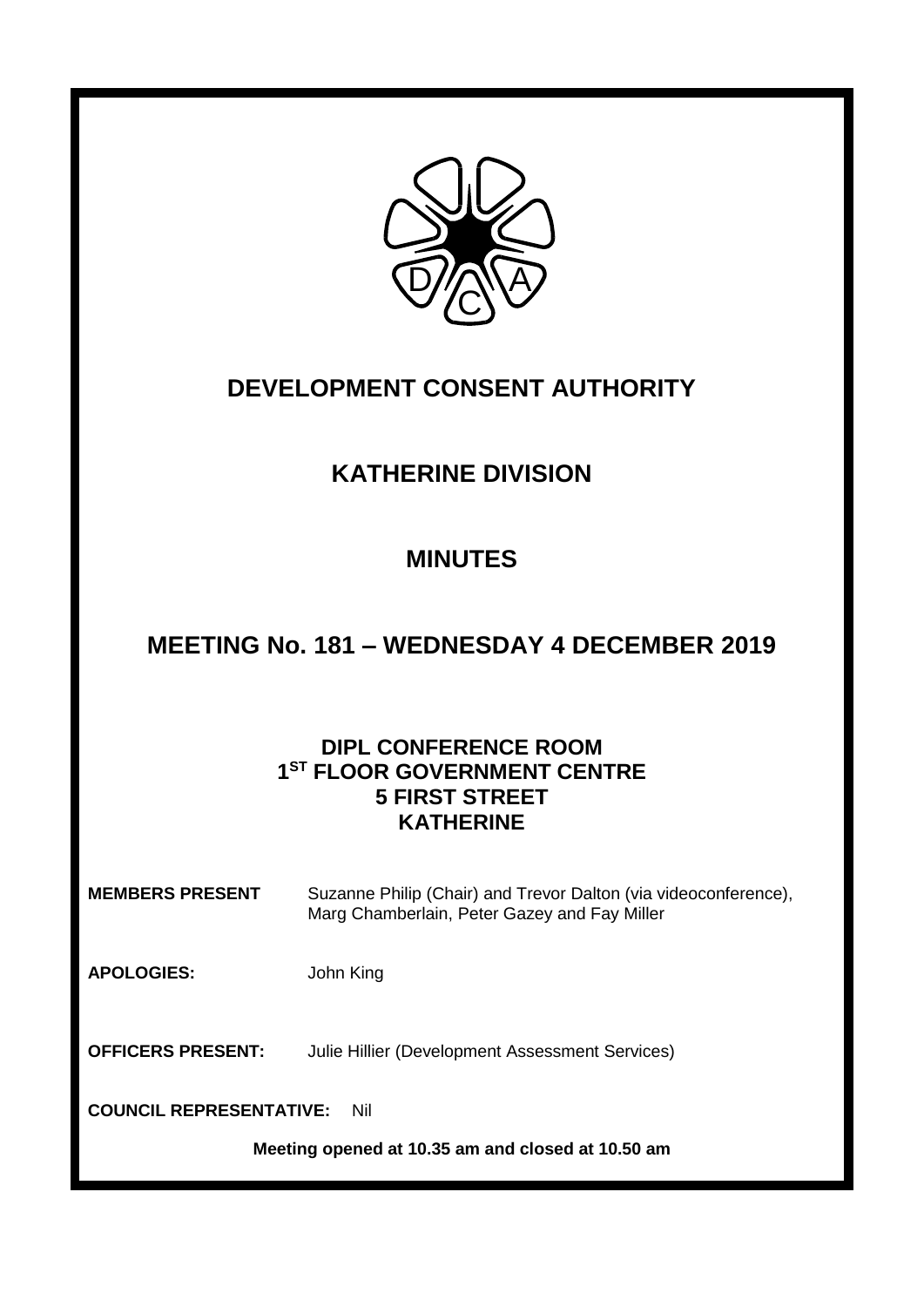**THE MINUTES RECORD OF THE EVIDENTIARY STAGE AND THE DELIBERATIVE STAGE ARE RECORDED SEPARATELY. THESE MINUTES RECORD THE DELIBERATIVE STAGE. THE TWO STAGES ARE GENERALLY HELD AT DIFFERENT TIMES DURING THE MEETING AND INVITEES ARE PRESENT FOR THE EVIDENTIARY STAGE ONLY.**

#### **ITEM 1**<br>**PA2019/0177 CLEARING OF NATIVE VEGETATION NT PORTION 6264 (135) MCADAM ROAD, EMUNGALAN APPLICANT/S COOLIBAH CROCODILE PARK**

DAS tabled comments from the Department of Environment and Natural Resources dated 3 December 2019.

Mr Owen Pugh (landowner) attended.

**RESOLVED** That, pursuant to section 53(a) of the *Planning Act 1999*, the Development Consent **102/19** Authority consent to the application to develop NT Portion 6264 (135) Mcadam Road, Emungalan for the purpose of clearing of native vegetation, subject to the following conditions:

#### **CONDITION PRECEDENT**

1. Prior to the endorsement of plans and prior to commencement of works (including site preparation), amended plans to the satisfaction of the consent authority must be submitted to and approved by the consent authority. When approved, the plans will be endorsed and will then form part of the permit. The plans must be drawn to scale with dimensions and must be generally in accordance with the plans submitted with the application but modified to show the removal of the native vegetation buffer between the eastern boundary and the permitted clearing area (excluding that area within the wildlife corridor).

#### **GENERAL CONDITIONS**

- 2. The works carried out under this permit shall be in accordance with the drawings endorsed as forming part of this permit.
- 3. The clearing of native vegetation is to be undertaken only in the areas identified on the endorsed drawing as "Permitted Clearing". All remaining native vegetation is to be maintained to the satisfaction of the consent authority.
- 4. The permit holder must ensure that the clearing operator has a copy of the permit, including the endorsed drawing, at all times during the clearing operation.
- 5. Before the vegetation removal starts, the boundaries of all vegetation stands to be removed and retained must be clearly marked on the ground or marked with tape or temporary fencing to the satisfaction of the consent authority.
- 6. Appropriate erosion and sediment control measures should be effectively implemented throughout the construction stage of the development and all disturbed soil surfaces must be satisfactorily stabilised against erosion at completion of works, to the satisfaction of the consent authority. Information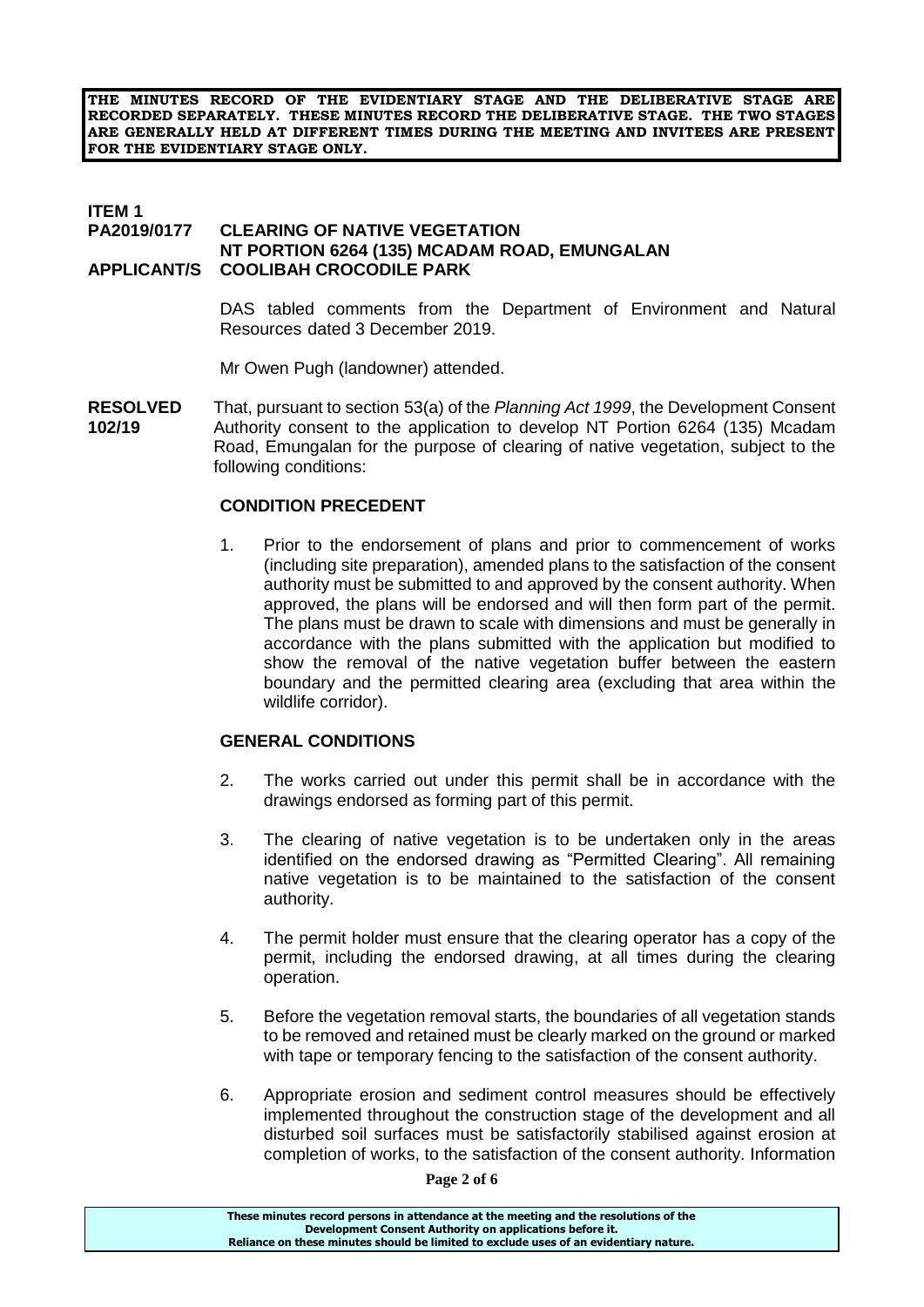can be obtained from the IECA Best Practice Erosion and Sediment Control Guidelines 2008 available at [www.austieca.com.au](http://www.austieca.com.au/) and the NTG website [https://nt.gov.au/environment/soil-land-vegetation.](https://nt.gov.au/environment/soil-land-vegetation)

#### **NOTES:**

- 1. The Department of Environment and Natural Resources recommend the landowner seek advice from a suitably qualified professional in erosion and sediment control to remediate the existing gullies close to the proposed southern clearing polygon. Professional advice regarding implementation of soil erosion control and dust control measures to be employed throughout the construction phase of the development are available from the Department of Environment and Natural Resources. Information can be obtained from the IECA Best Practice Erosion and Sediment Control Guidelines 2008 available at [www.austieca.com.au](http://www.austieca.com.au/) and the NTG website [https://nt.gov.au/environment/soil-land-vegetation.](https://nt.gov.au/environment/soil-land-vegetation)
- 2. The permit holder is advised that it is an offence to disturb or destroy prescribed archaeological places without consent under the *Heritage Act 2011*. Should any heritage or archaeological material be discovered during the clearing operation, cease operation and please phone Heritage Branch of the Department of Tourism and Culture.
- 3. The Aboriginal Areas Protection Authority recommends that the permit holder obtain an Authority Certificate to indemnify against prosecution under the Northern Territory *Aboriginal Sacred Sites Act 1989.* For advice on how to obtain a certificate please contact the Aboriginal Areas Protection Authority.
- 4. A permit to burn is required from the Regional Fire Control Officer, Department of Environment and Natural Resources, prior to the ignition of any felled vegetation on the property. Fire prevention measures are to be implemented in accordance with the requirements of the *Bushfires Management Act 2016*.
- 5. There are statutory obligations under the *Waste Management and Pollution Control Act 1998* (the Act) that require all persons to take all measures that are reasonable and practicable to prevent pollution, environmental harm, and reduce the amount of waste.

Proponents should also be made aware there is a requirement to obtain an authorisation prior to conducting any of the activities in Schedule 2 of the Act.

The proponent is required to comply at all times with the *Waste Management and Pollution Control Act 1998* including the General Environmental Duty under Section 12 of the Act. Environmental legislation administered by the Northern Territory Environment Protection Authority is separate to, and not reduced or effected in any way, by legislation administrated by the Department of Infrastructure, Planning and Logistics.

The Environmental Operations Branch reserves the right to take enforcement action should there be confirmed failure to comply the Act. This could lead to the issuing of one or more of the environmental instruments under the Act and it could also lead to prosecution for more serious matters of non-compliance.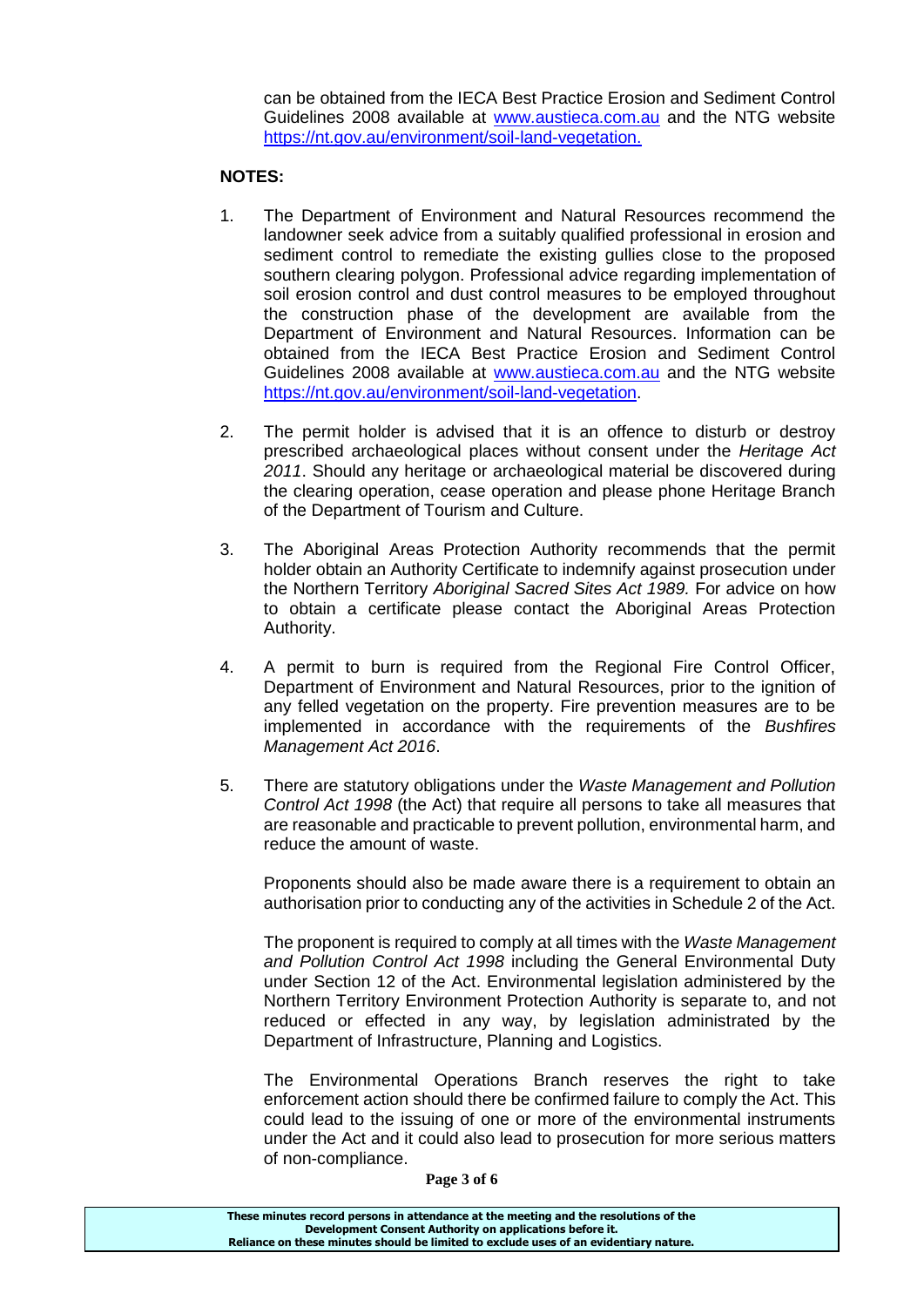6. There are statutory obligations under the *Weeds Management Act 2001* to take all practical measures to manage weeds on the property. For advice on weed management please contact the Department of Environment and Natural Resources.

### **REASONS FOR THE DECISION**

1. Pursuant to section 51(a) of the *Planning Act 1999,* the consent authority must take into consideration the planning scheme that applies to the land to which the application relates.

The Northern Territory Planning Scheme applies to the land to which the application relates. The application was assessed against Clauses 2.7 (Reference to Policy), 2.8 (Reference to Guidelines), 5.20 (Zone R – Rural), 10.2 (Clearing of Native Vegetation in Zones H, A, RR, RL, R, CP, CN, RD and WM and on Unzoned Land), 10.3 (Clearing of Native Vegetation – Performance Criteria).

The purpose of clause 5.20 (Zone  $R - R$ ural) is to provide for a range of activities including residential, agricultural and other rural activities. The larger lot sizes in this zone facilitate the separation between potentially incompatible uses and restrict closer settlement. The clearing is intended to support the use of the land for grazing, which is an existing use of the land, and is consistent with the purpose of Zone R.

The Agricultural Classes of the Land Resources of the Daly Basin classifies the part of the land intended for clearing as within Class CW, which is land with seasonal waterlogging and/or inundation limitations. The proposed use of the land is for pasture production and grazing and a selection of pasture species are proposed, including Pangola and Humidicola, which tolerate several months of waterlogging and a wide variety of soil types.

The Land Clearing Guidelines recommend native vegetation buffers to boundaries of 200m wide, however the advice from the Department of Environment and Natural Resources recommended a minimum 60m buffer to the east, west and south for erosion and sediment control purposes. The applicant proposes a 5m buffer to the east, a varied 40m to 60m setback to the west and 10m to the south.

The Authority takes into account the impracticality of complying with the recommended 200m buffer width along all boundaries in this instance and supports the proposed reduced buffers as conditioned for the following reasons:

- clearing is unlikely to have adverse impacts on the flora and fauna in the area;
- the soils are suitable for the proposed use;
- the permit is conditional on the permit holder implementing erosion and sediment controls over the permitted clearing area throughout the period of the permit;

**Page 4 of 6**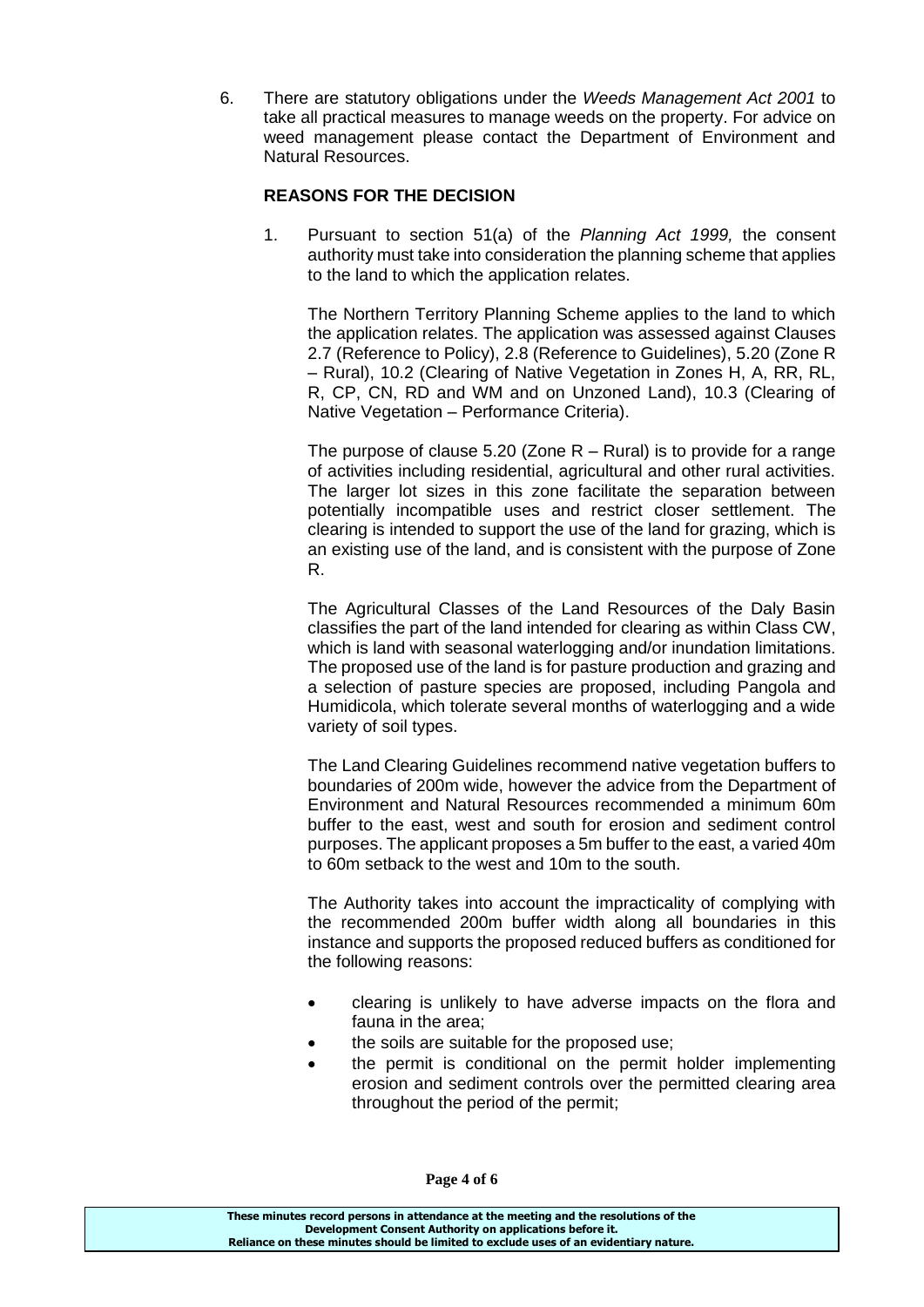- the applicant amended the application to retain a wildlife corridor of approximately 120m wide (minimum) to reduce the impact of clearing and support habitat connectivity;
- the clearing is intended to be selective and is necessary to effectively improve the ground cover for erosion control and grazing; and
- the landowner has demonstrated a clear plan of management to address the land management issues currently impacting the land including weed infestation, erosion and lack of ground cover.

The Katherine Land Use Plan 2914 (KLUP) is a reference document in the NT Planning Scheme and provides detailed planning specific to the Katherine region. The KLUP includes land use policy to manage growth and guide the interpretation of the NT Planning Scheme.

Priority Environmental Values mapping in the KLUP identifies part of the subject site as containing potentially significant vegetation. The applicant has amended the application to reduce the impact on this area which is characterised by poor drainage and regular inundation.

A focus of the land use plan is the identification and protection of prime agricultural land resources for that use. The site is located in an identified for Rural Lifestyle area adjacent Agriculture. Rural lifestyle objectives of the KLUP include "to maintain or enhance the amenity of established localities". The proposal to clear native vegetation is consistent with the surrounding land use pattern in the area and is consistent with the rural lifestyle objective of the KLUP.

2. Pursuant to section 51(n) of the *Planning Act 1999*, the consent authority must take into consideration the potential impact on the existing and future amenity of the area in which the land is situated.

The clearing of approximately 92ha in two patches for improved pasture in Zone R (Rural) is unlikely to impact on the existing or future amenity of the area, which careful management of disturbed soils. The adjoining parcel to the north is unzoned. Parcels to the east and west are within Zone R and used for cattle grazing and hay production. To the south the parcel is partly within Zone R and Zone H (Horticulture). The nearest dwelling is in excess of 500 m from the proposed clearing footprint. In the context of the existing land use pattern, the proposal would facilitate use of land that is consistent with the established amenity of the area and the future use as illustrated in the Katherine Land Use Plan 2014.

3. Pursuant to section 51(r) of the *Planning Act 1999*, the consent authority must take into consideration any potential impact on natural, social, cultural or heritage values, including, for example, the heritage significance of a heritage place or object under the *Heritage Act 2011.*

The archaeological potential of the area is generally considered moderate to high, particularly near watercourses and areas of rocky outcrops. The Heritage Branch, Department of Tourism, Sport and Culture does not recommend an archaeological survey however the